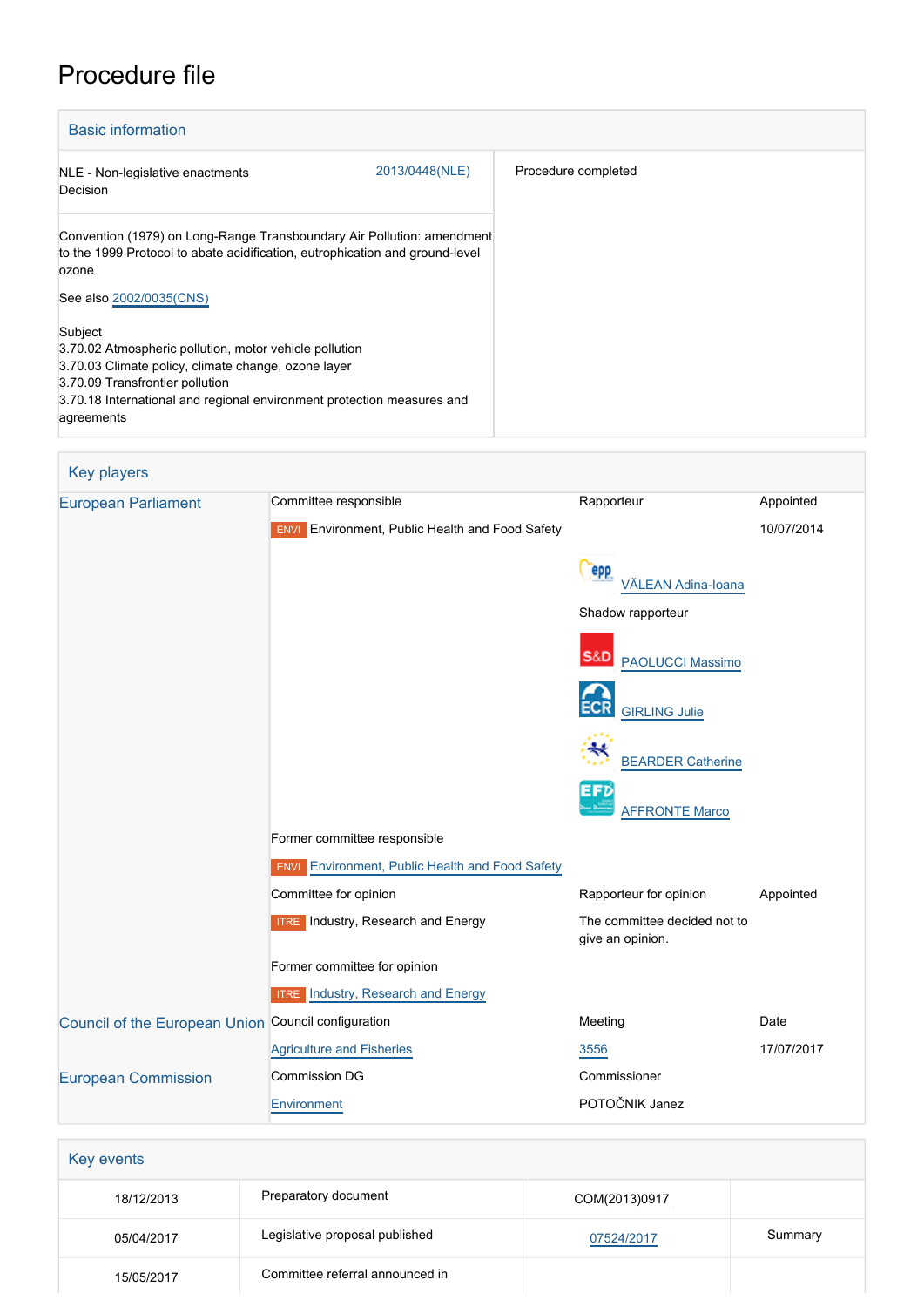|            | Parliament                                                         |              |         |
|------------|--------------------------------------------------------------------|--------------|---------|
| 22/06/2017 | Vote in committee                                                  |              |         |
| 28/06/2017 | Committee report tabled for plenary, 1st<br>reading/single reading | A8-0241/2017 | Summary |
| 05/07/2017 | Results of vote in Parliament                                      |              |         |
| 05/07/2017 | Decision by Parliament                                             | T8-0295/2017 | Summary |
| 17/07/2017 | Act adopted by Council after consultation<br>of Parliament         |              |         |
| 17/07/2017 | End of procedure in Parliament                                     |              |         |
| 27/09/2017 | Final act published in Official Journal                            |              |         |

| <b>Technical information</b> |                                                                                                      |
|------------------------------|------------------------------------------------------------------------------------------------------|
| Procedure reference          | 2013/0448(NLE)                                                                                       |
| Procedure type               | NLE - Non-legislative enactments                                                                     |
| Procedure subtype            | Consent by Parliament                                                                                |
| Legislative instrument       | Decision                                                                                             |
|                              | See also 2002/0035(CNS)                                                                              |
| Legal basis                  | Treaty on the Functioning of the EU TFEU 218-p6a; Treaty on the<br>Functioning of the EU TFEU 192-p1 |
| Other legal basis            | Rules of Procedure EP 159                                                                            |
| Stage reached in procedure   | Procedure completed                                                                                  |
| Committee dossier            | ENVI/8/00318                                                                                         |

## Documentation gateway

| Document attached to the procedure                                 | SWD(2013)0531 | 18/12/2013 | EC.        |         |
|--------------------------------------------------------------------|---------------|------------|------------|---------|
| Document attached to the procedure                                 | SWD(2013)0532 | 18/12/2013 | EC.        |         |
| Preparatory document                                               | COM(2013)0917 | 18/12/2013 | EC.        |         |
| Legislative proposal                                               | 07524/2017    | 06/04/2017 | <b>CSL</b> | Summary |
| Committee draft report                                             | PE551.879     | 23/05/2017 | EP         |         |
| Committee report tabled for plenary, 1st<br>reading/single reading | A8-0241/2017  | 28/06/2017 | EP         | Summary |
| Text adopted by Parliament, 1st reading/single<br>reading          | T8-0295/2017  | 05/07/2017 | EP         | Summary |

#### Additional information

European Commission **[EUR-Lex](http://ec.europa.eu/prelex/liste_resultats.cfm?CL=en&ReqId=0&DocType=NLE&DocYear=2013&DocNum=0448)** 

#### Final act

 [Decision 2017/1757](https://eur-lex.europa.eu/smartapi/cgi/sga_doc?smartapi!celexplus!prod!CELEXnumdoc&lg=EN&numdoc=32017D1757) [OJ L 248 27.09.2017, p. 0003](https://eur-lex.europa.eu/legal-content/EN/TXT/?uri=OJ:L:2017:248:TOC) Summary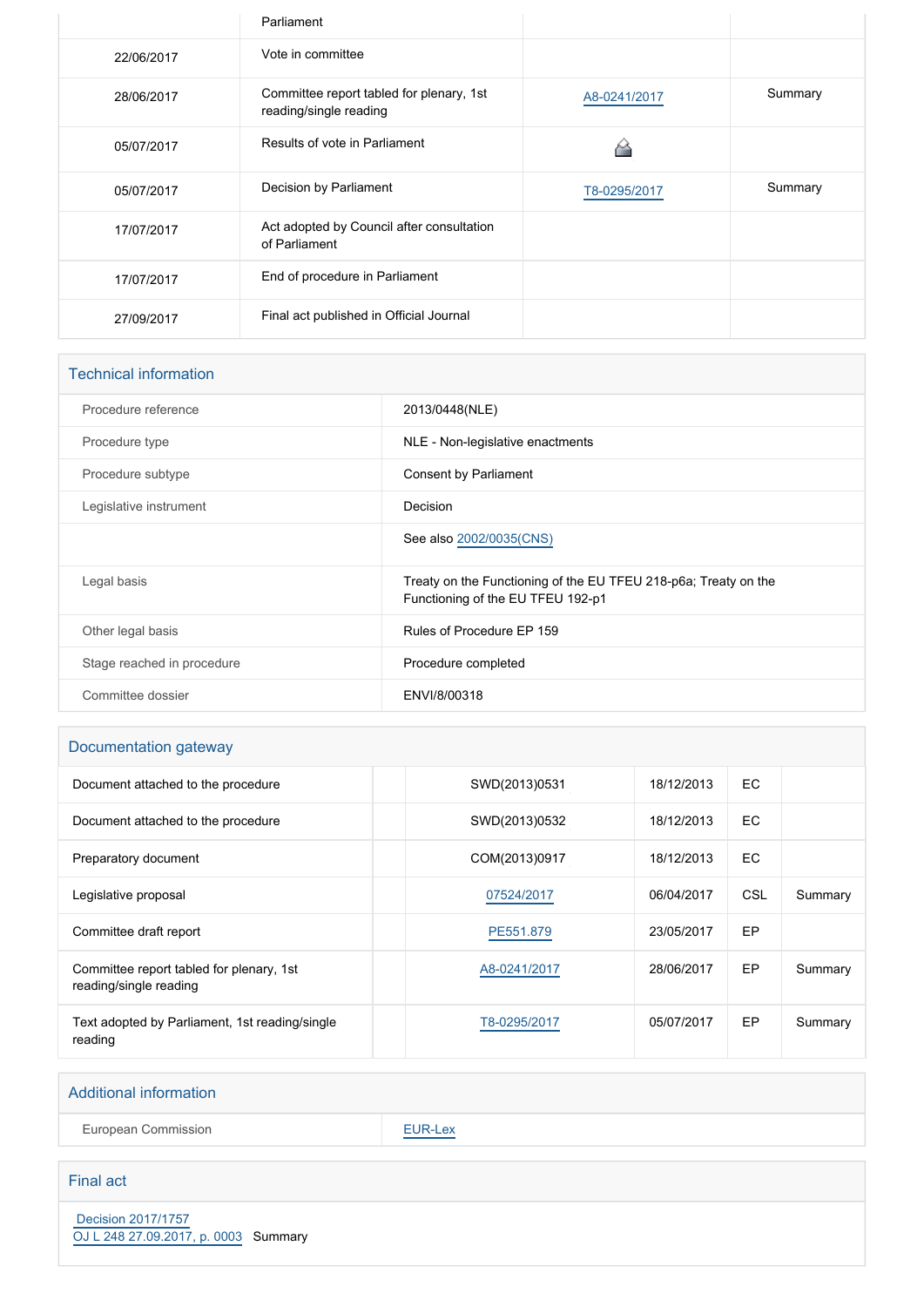# Convention (1979) on Long-Range Transboundary Air Pollution: amendment to the 1999 Protocol to abate acidification, eutrophication and ground-level ozone

PURPOSE: to accept, on behalf of the European Union, an Amendment to the 1999 Protocol to the 1979 Convention on Long-Range Transboundary Air Pollution to Abate Acidification, Eutrophication and Ground-Level Ozone.

PROPOSED ACT: Council Decision.

ROLE OF THE EUROPEAN PARLIAMENT: Council may adopt the act only if Parliament has given its consent to the act.

BACKGROUND: the Union is a party to the 1979 Convention on Long-Range Transboundary Air Pollution as well as to the 1999 Protocol to the 1979 Convention on Long-Range Transboundary Air Pollution to Abate Acidification, Eutrophication and Ground-Level Ozone ('the Gothenburg Protocol').

The parties to the Gothenburg Protocol opened negotiations with a view to improving further the protection of human health and the environment, including through the establishment of new emission reduction obligations for selected air pollutants to be achieved by the year 2020 and the updating of emission limit values addressing emissions of air pollutants at source.

In 2012, the Protocol was modified and two new annexes added. The Amendments set out in Decision 2012/1 entered into force and became effective on the basis of the expedited procedure provided for in the Gothenburg Protocol. The Amendment set out in Decision 2012/2 requires acceptance by the Parties to the Gothenburg Protocol.

The Union has already adopted instruments on matters covered by the Amendment. This last one should now be approved.

CONTENT: the Council draft seeks to approve, on behalf of the European Union, the Amendment to the 1999 Protocol to the 1979 Convention on Long-Range Transboundary Air Pollution to Abate Acidification, Eutrophication and Ground-Level Ozone, set out in Decision 2012/2 of the Executive Body of the Convention.

The proposed Amendment to the 1999 protocol sets out new national emission reduction commitments for 2020 onwards.

It covers four air pollutants: sulphur, nitrogen oxides, ammonia and volatile organic compounds (VOC) other than methane, and particulate matter.

In particular, the amendment includes: (i) emission reductions for black carbon; (ii) an update of the emission limit values set in the annex to the protocol; (iii) new standards on the content of non-methane VOC's in products.

# Convention (1979) on Long-Range Transboundary Air Pollution: amendment to the 1999 Protocol to abate acidification, eutrophication and ground-level ozone

The Committee on the Environment, Public Health and Food Safety adopted the report by Adina-Ioana V?LEAN (EPP, RO) on the draft Council decision on the acceptance on behalf of the European Union of an Amendment to the 1999 Protocol to the 1979 Convention on Long-Range Transboundary Air Pollution to Abate Acidification, Eutrophication and Ground-level Ozone.

The committee recommended that Parliament give its consent to the acceptance of an amendment of the protocol.

In the explanatory memorandum accompanying the report, it is recalled that the 1979 Convention on Long-range Transboundary Air Pollution, which entered into force in 1983, was the first legally binding international instrument created to control and reduce damage to human health and the environment caused by transboundary air pollution.

The Eighth Protocol to the Convention, the 1999 Protocol on the reduction of acidification, eutrophication and ground-level ozone (or the Gothenburg Protocol), sets emission ceilings for sulfur dioxide, nitrogen oxides, volatile organic compounds and ammonia.

On 4 May 2012, the parties to the Gothenburg Protocol adopted a wide range of revisions, including more stringent emission reduction commitments for 2020.

The revised Protocol is also the first binding agreement to include emission reduction commitments for fine particulate matter. It now includes measures addressing short-lived climate pollutant black carbon (or soot). Reducing particulate matter is considered to be a major step in reducing air pollution.

The ratification of the amendments will be an important step towards a higher level of protection of human health and the environment from transboundary air pollution.

## Convention (1979) on Long-Range Transboundary Air Pollution: amendment to the 1999 Protocol to abate acidification, eutrophication and ground-level ozone

The European Parliament adopted by 630 votes to 10 with 25 abstentions, a legislative resolution on the draft Council decision on the acceptance on behalf of the European Union of an Amendment to the 1999 Protocol to the 1979 Convention on Long-Range Transboundary Air Pollution to Abate Acidification, Eutrophication and Ground-level Ozone.

Following the recommendation by the Committee on the Environment, Public Health and Food Safety, Parliament gave its consent to the acceptance of an amendment of the protocol.

The request for consent was submitted by the Council in accordance with Article 192(1) and Article 218(6), second subparagraph, point (a) of the Treaty on the Functioning of the European Union.